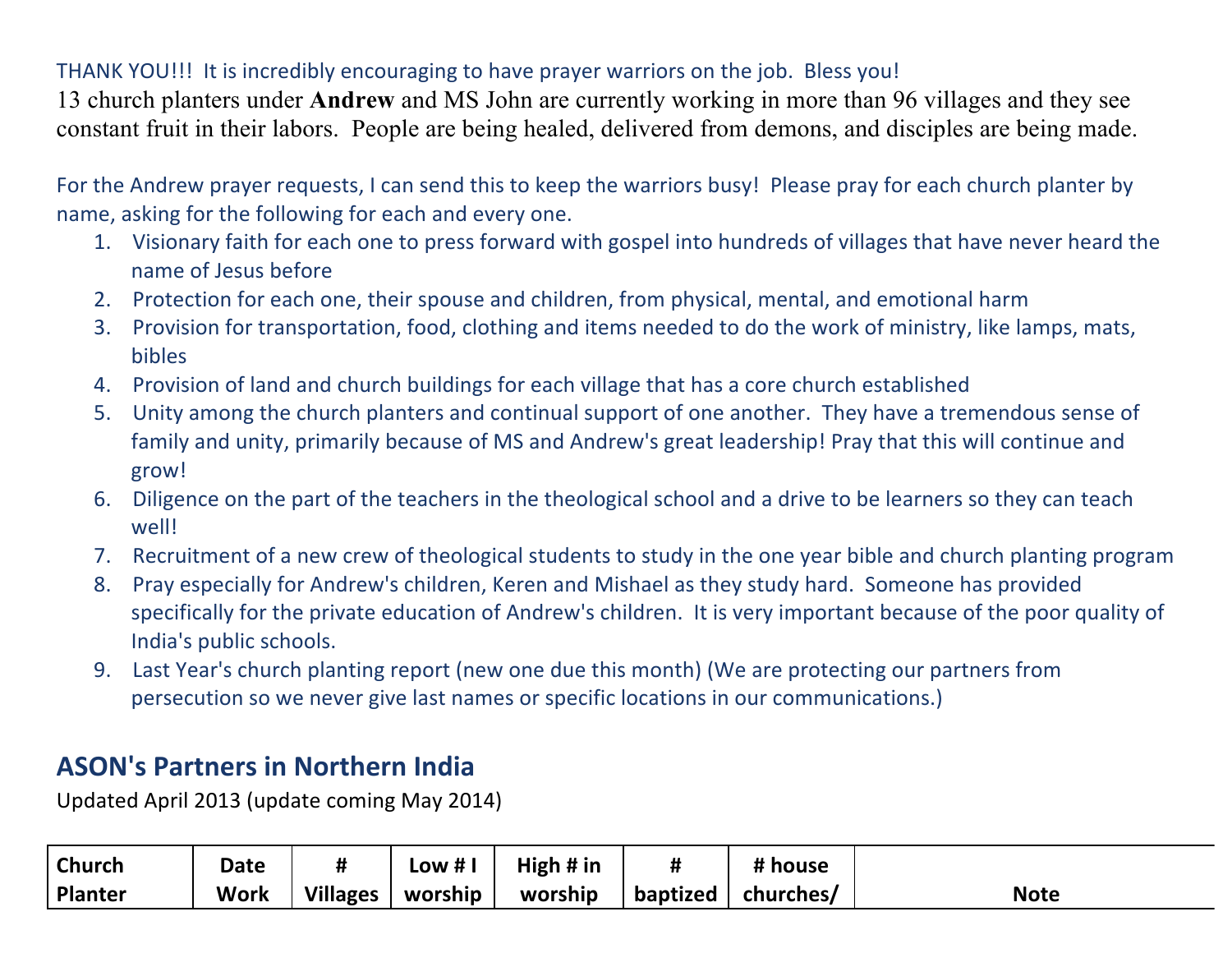| <b>Name</b>   | <b>Started</b> | <b>Served</b>  |           |           |                | <b>Bible</b>   |                                         |
|---------------|----------------|----------------|-----------|-----------|----------------|----------------|-----------------------------------------|
|               |                |                |           |           |                | studies        |                                         |
| Raghuvir      | 2008           | 9              | $20 - 25$ | $30 - 40$ | 20             | 8              | Would like sewing center                |
| Sonu          | 2010           | $\overline{2}$ | 10        | 15        | $\overline{0}$ | $\overline{2}$ | College student                         |
| Lal           | 2010           | 6              | 10        | 15        | 2 ready        | 5              |                                         |
| Jagdish       | 2010           | $\overline{4}$ | 10        | 15        |                | $\overline{2}$ |                                         |
| Harpal        | 2009           | 11             | 30        | 50        | 22             | 8              |                                         |
| <b>Bunty</b>  | 2010           | 5              | 10        | 15        | 2 ready        | $\overline{2}$ |                                         |
|               |                |                |           |           |                |                | rescued from slavery as bonded          |
| <b>Balram</b> | 2010           | 5              | 10        | 20        | 4 ready        | 4              | laborer in a brick kiln                 |
| Surendra      | 2009           | 10             | 25        | 40        | 16             | 8              | <b>Bible Inst teacher</b>               |
|               |                |                |           |           |                |                | Sudama is one of our bible school       |
|               |                |                |           |           |                |                | graduates who is illiterate but by      |
|               |                |                |           |           |                |                | Gods grace has learned to read the      |
|               |                |                |           |           |                |                | bible and serving the Lord in a         |
| Sudama        | 2012           | 6              | 20        | 30        | 5              | 6              | powerful way in villages                |
|               |                |                |           |           |                |                | Charan is working with surendra,        |
| Charan        | 2010           | 10             | 25        | 40        | 16             | 6              | and helps him in the field              |
| M.S.          | 2007           | $\mathbf{1}$   |           |           |                |                | M.S. supervises all work of Karuna.     |
| Virendra      | 2012           | 5              | 10        | 15        | 4              | $\overline{3}$ |                                         |
|               |                |                |           |           |                |                | Sunny is also invovled in film          |
|               |                |                |           |           |                |                | ministry we are showing Jesus film      |
| Sunny         | 2012           | 5              | 10        | 15        | 4              | $\overline{2}$ | once or twice in a week                 |
|               |                |                |           |           |                |                | Mother church pastor, one church        |
|               |                |                |           |           |                |                | plant and supervisor of all church      |
| Andrew        | 2007           | 15             |           | 200       | 100            | 8              | planters.                               |
|               |                |                |           |           |                |                | Udit is looking after the film ministry |
| Udit          | 2012           | $\overline{2}$ | 10        | 10        | $\mathsf{3}$   | $\overline{2}$ | project along with sunny                |